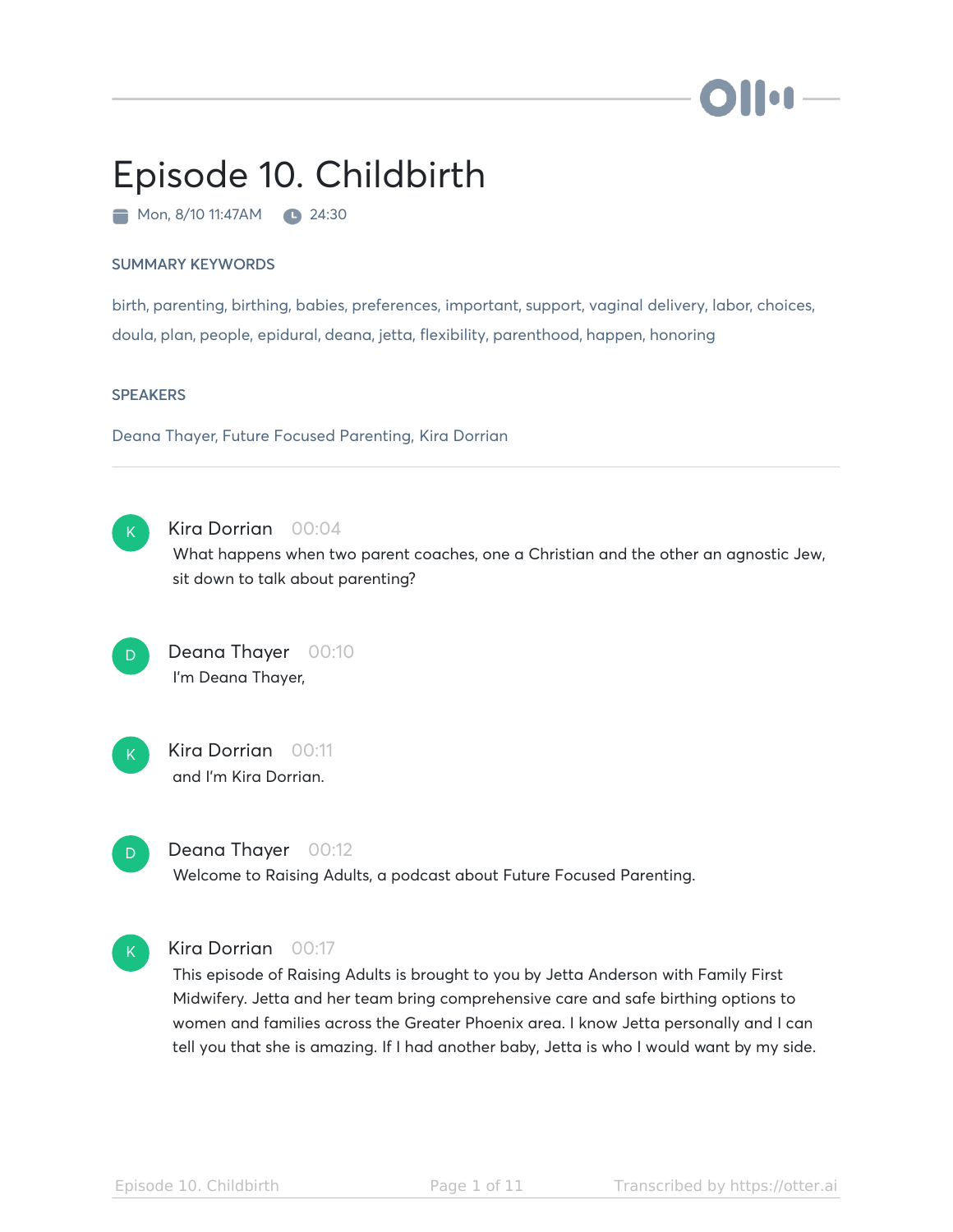For more information on Jetta and her practice, go to familyfirstmidwifery.com. Well, hello, everyone. We are going to talk today about birth and how one can be a future focused parent as they navigate their birthing day and preparing for their birthing day. So let's start with our whys. So Deana, do you want to share a little bit about your why?

## Deana Thayer 00:58

D

 $\mathsf{K}_{\scriptscriptstyle{+}}$ 

I love what you just said. Because that's my why. My why was for me birth was my entrance into being a Future Focused Parent. And so the way that I set myself up for my birth with a future focused mindset was how I was going to set myself up for parenting after my birth. And that was exactly what I wanted to do.

# Kira Dorrian 01:19

I love that. Yeah, for me, it was, it was twofold because the twin factor's always a big one when we talk about pregnancy and birth for me. So first and foremost, my birth was really exactly that. I wanted to set myself up for the easiest transition into parenthood possible, which meant making some birth choices that would help me ideally not have Caesarean because the recovery with two babies really scared me. But also just to try and have the most positive birthing experience to empower me to become the mom that I was going to be. And then, secondly, also looking at how can I create the best birthing scenario for for each of my babies to allow them the least amount of time in the NICU and the least amount of recovery time themselves so that all of us could kind of get to, get to the bonding and the rest of our lives, and as easily and gently as possible.

## Deana Thayer 02:15

Yeah, then you get to the cute part. And what you said about their entrance into the world is huge, because for me, this was my entrance into being a Future Focused Parent. But how I had my babies enter the world was their first experience, and I had some, while we never have absolute say, I had some say in creating that. And I wanted that to be a beautiful entrance into the world. That was a gift I could give them as a parent, as much as that was within my power to do so. And of course, there's many factors around that. But I think that is one of the first parenting choices you make. How is my baby going to enter the world and what can I do to set that up well?

 $\mathsf{K}_{\scriptscriptstyle{+}}$ 

D.

#### Kira Dorrian 02:54

Yeah, so why don't you start. Tell us a little bit about... because I would say you and I likely made very similar choices and had very different outcomes. And I definitely want to talk a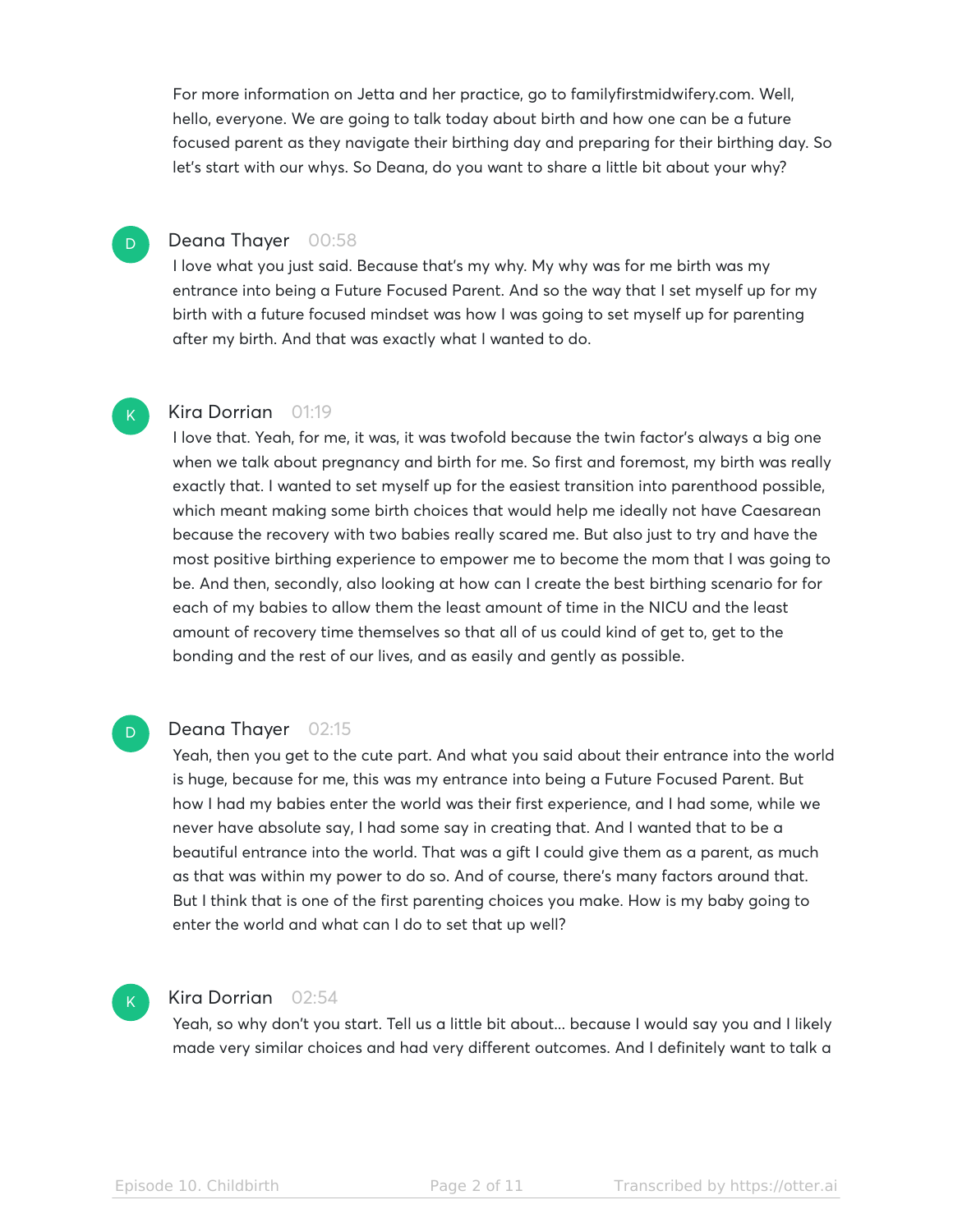little bit about that. But I'd love to start with you and your choices and how that, how that then came to fruition.

## Deana Thayer 03:12

D

And it's really true because we're pretty similar philosophically. But what actually happened looks pretty different. That's true. So a couple of things that were really important to me, one is taking the time and effort necessary to create good birth preferences. And I've moved away from calling it a birth plan intentionally, even when I teach birth classes and things like that, because it's birth. Things don't always go according to plan, and you can run into any number of just... curveballs. But I do think it's smart to think through and even type out actual preferences. What are the things you're hoping for? What are you envisioning? How would you like it to go if it went exactly how you were hoping? Because that again, gives you a framework. And then of course, there has to be room for flexibility and you have to hold it with an open hand because something could go different. But for me, that was a big deal, taking the time to actually write out my birth preferences and get those out there and make sure that every member of my care team had one. So my midwife had a copy, actually had multiple copies so that her students and her assistants could have a copy. My doula had a copy, those kinds of things. I wanted everyone to know, so that they could help me hopefully make as many of those a reality as possible. And then the second thing for me was around birth location. And I know everyone is very different philosophically around this. So this is certainly not a mandate, but for me, I knew that I didn't want to be in a hospital, unless there was a need for that, or there was a complication that arose or something. And part of that was what I wanted for my baby and their entrance into the world. I wanted to be very gentle and serene, if at all possible, but also just knowing myself and I think it's important to know yourself, and I think for me, if pain medication had been an option, I may have said yes to it. And I really wanted an unmedicated birth. I wanted that, if at all possible. And so I just wanted to be where it wasn't a choice. And that obviously affected my choice of a care provider, choosing a midwife, and my choice of a birth location. So those were a couple of things that I did early on, to set myself up for what I was envisioning on that day. What about you?

# $\mathsf{K}_{\scriptscriptstyle{+}}$

## Kira Dorrian 05:29

Well, you know, what I had originally planned was a home birth. And I wanted a midwife and I wanted an unmedicated birth, and I wanted all those things, and a lot of that was based on the education that I had, and the work that I did as a hypnobirthing instructor. And then we found out we were having twins, and in Washington State, it's illegal to have twins anywhere but a hospital. There are a few midwives that will go rogue. But we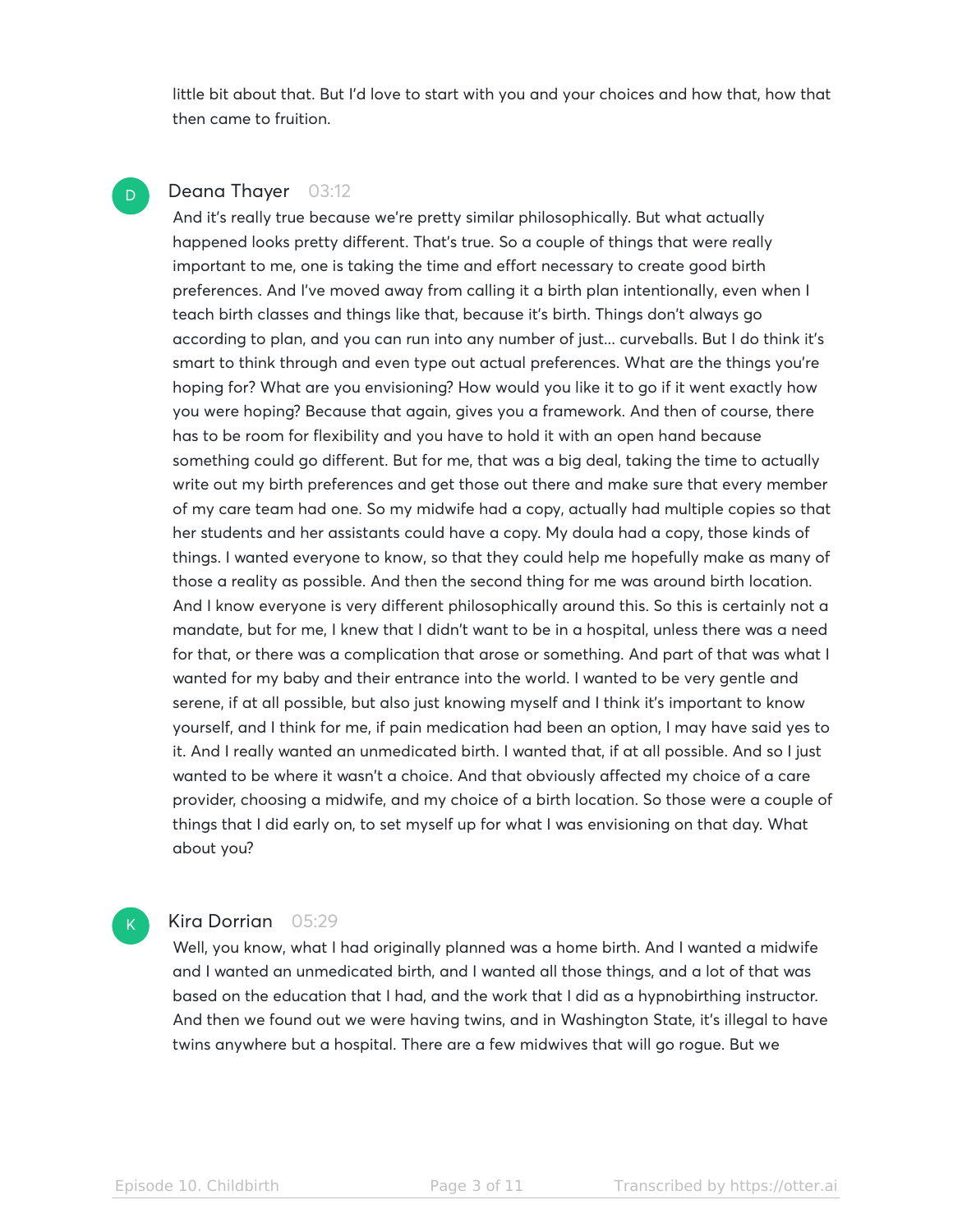couldn't find them. We found one midwife who had hospital privileges. And we did meet with her, and liked her very, very much. But the concern became that if we were transferred to a hospital, she had privileges but not delivery privileges. So I would go to some OB that I had never met before at a hospital that I actually didn't really want to be at. So then we started looking into okay, who are the OBs that are going to support the kind of birth that I want? I wanted a vaginal delivery at all costs. That was very important to me, partly because that was really the best for the babies, and most likely going to prevent a NICU stay. And partly because the thought of recovering from a Caesarean with two babies felt really scary to me. So we were looking for doctors that were going to really really fight hard to get me that vaginal delivery and we landed on our OB who really did. I mean, she was, she was pretty phenomenal at the very end of the birth, as you may recall. I don't think our listeners know this, but Deana was actually my doula. So she has known my children since the moment that they were born and attended my birth from pretty much start to finish. So, so those were the things that were really important, you know, my plan went off plan when we found out we were having twins.



# Deana Thayer 07:21

Almost straightaway, there.



#### Kira Dorrian 07:22

Yeah, and really just kept going off plan, as you may recall. And so, so that was sort of the setup was okay, finding, if I have to be in a hospital, finding a doctor that was going to fight really, really hard to at least have that vaginal delivery, and that also knew that I would prefer not to have the pain medication and prefer not to have any kind of pitocin or any of those other things. And a lot of that was, was again, based on the things that I taught in my childbirth classes. I actually don't think there's any issue with getting epidurals or any of those things. I in fact, is one of the reasons that I have stopped teaching hypnobirthing is I think that any, any program that is dogmatic about what you should be doing just started to make me very uncomfortable after a while, because some women are more relaxed if they have an epidural, they have a better birthing experience. Those women should have an epidural.





Kira Dorrian 08:13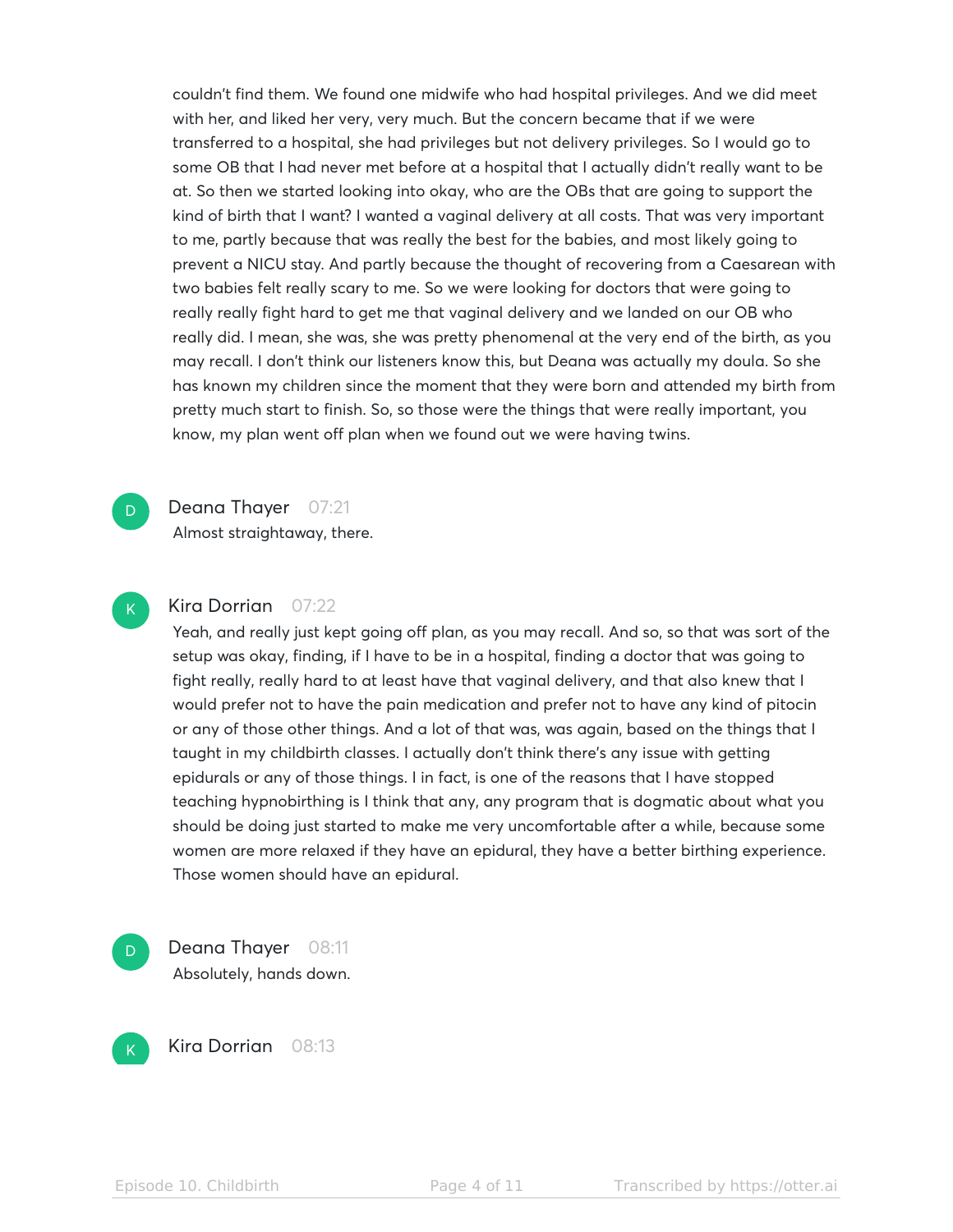Yeah. So I think it's about, it's about setting yourself up for the birth experience that feels best to you, that's going to set you up for the best transition into parenthood. So, but at that time, I did not have that point of view, I was pretty much as dogmatic as I was teaching. And so that was all, that was all very much what I wanted. But as you know, the birth went completely sideways. And the only redeeming factor of that birth was that it was vaginal. And I have a really strong memory of the doctor because my babies were actually suctioned out, both of them. And I remember my doctor saying at the bitter end, I know you don't want a C-section. And so we have to get these babies out right now. And it was so... I remember it stuck with me because she was adamant she was not going to let that happen. Cuz she knew how important that was to me, but also letting me know we're at crunch time now. So if we're not going to have that happen, we need to do this next step. And so I really, I really think ultimately, I picked a great doctor who really did support every step of the way, and fought right alongside us for what my bottom line was.

#### Deana Thayer 09:19

D

 $\mathsf{K}_{\scriptscriptstyle{+}}$ 

Yes. Here's the bottom line. And I think that's important when you're creating your birth preferences. Think about your bottom line, because it will help you know what you would say yes to, if you can still say this other no down here. And that's really huge as you're kind of getting ready for this. And you're right, you want to preserve as much of that as you can. Things will and can and do go sideways. But find what, what you could preserve in the midst of that. And for you, that was the vaginal delivery. And it keeps the birth from becoming a trauma. Birth is a huge event. And it can - if it doesn't go the way we're hoping, or it goes really wonky and we weren't ready for that, or hadn't even prepped for that possibility - that can be a trauma. And people actually have stress around that. And then you can't go into parenthood very healthy.

# Kira Dorrian 10:05

No. Well, and I mean, to be perfectly honest, I think that was one of the things that made my transition so hard was because at that time I had this dogmatic view on birth, which I don't have anymore. I think it would be very different now. Because I was, I was so dogmatic about it. There was a few, all these feelings of failure and all the I mean, and I'm a childbirth educator, like how am I going to face my students and all this, it was just really messy. And another one of my strongest memories from the birth was when it became really clear that this had gone super sideways, and that I was going to need pitocin and going to need an epidural and all of these things were going to happen, that you Deana actually kicked everyone out of the room and said that we need a few minutes. And you basically said, we need a few minutes so that you can cry about this. Like, you need to feel all your feelings about what's happening right now because this was not in your plan. And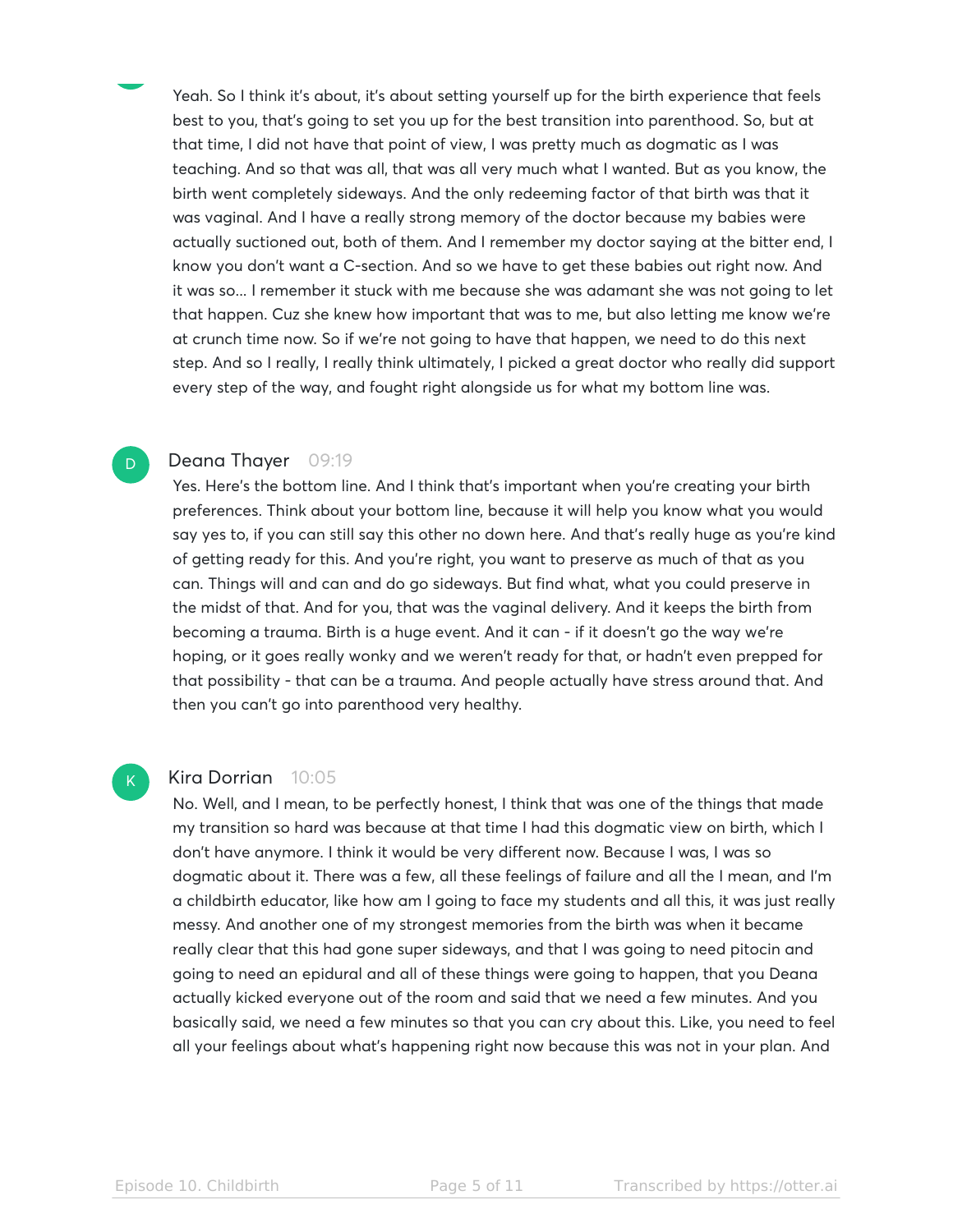I think that was hugely empowering to be validated and acknowledged. But what I will say is that what I learned from that experience has made me a better educator by a mile. But also, I had to learn flexibility from the beginning. And as a control freak and someone who leans type a, really being forced into flexibility was really an appropriate setup for having two babies at the same time. And so in some ways, it was a blessing.



 $\mathsf{K}_{\scriptscriptstyle{+}}$ 

#### Deana Thayer 11:31

Forced flexibility. There's a phrase.

# Kira Dorrian 11:34

Wow, this is an exercise in letting go. And it was. I mean, I'm sure you would agree, having been there. It was just a consistent, okay, where are we? What's going off the plan now, what's going off the plan now, what are we preserving, but even preserving that vaginal delivery? I mean, I just can't imagine as challenging as my transition into parenthood was, I cannot imagine what it would have been like if I had also had that C section. So I'm so grateful that we were able to preserve that bottom line, but saying that... some people can't. And so I actually think that one of the best things people can do around birth is have their bottom line be that everyone goes home. The bottom line is that everyone's okay.



K

#### Deana Thayer 12:11

Yeah, healthy is the bottom line. Are we safe? And, and that's actually how I help my clients talk about their criteria for interventions is, is everyone safe right now? Is everyone okay? If somebody is not okay, please say yes to the intervention like, let's hold that loosely.

# Kira Dorrian 12:28

That's why we have them.

#### Deana Thayer 12:30  $D$

They're available because they actually do save lives literally. And yes, there are times where they're overused and yes, there are times where they're used preventatively and not diagnostically and it can become where oh, this is prophylactic, now. You just have to have it. And and I think it's fine to work to advocate and resist some of those trends in maternal care. But I I think we have to keep the big E on the eye chart, which is, is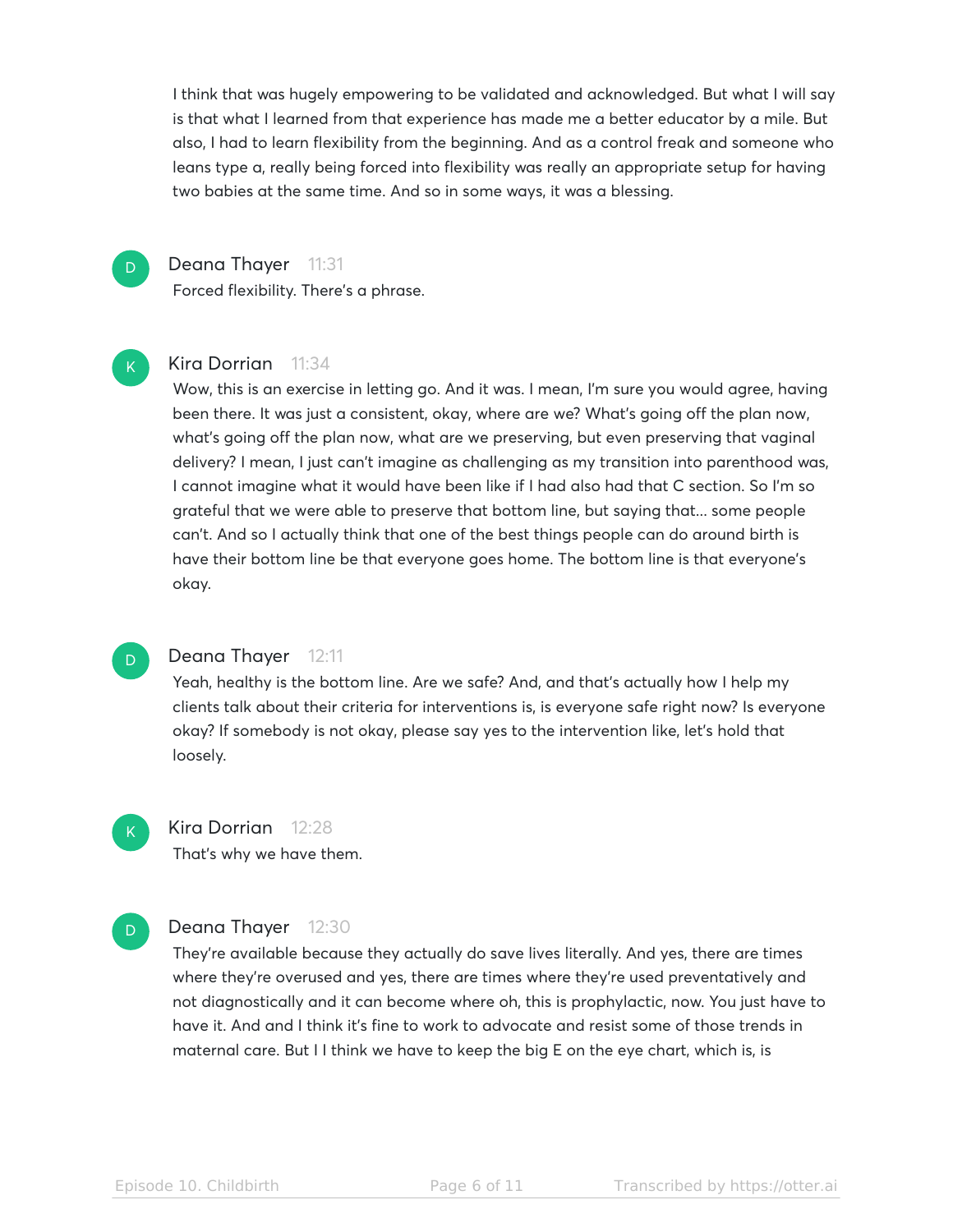everyone safe and healthy, and that that is a win and that that is a birth victory?

#### Kira Dorrian 12:59

Yes. And here's the other thing that I noticed. You know, again, one of the reasons that I stopped teaching hypnobirthing was because I kept getting these emails from moms that made the most amazing choices and worked so hard on their birthing day. And for whatever reason, felt like they didn't have a hypnobirth because it didn't match this exact image of what it's supposed to be. And to be fair, there are lots of hypnobirthing teachers out there that don't teach it that way. And I have great admiration for them. But the frustration that I have is that people, at some point we get so hooked on our birth preferences, and so hooked on birth should look this way that we lose sight of the fact that being a mother is all about sacrifice. It's all about what do I have to give up to protect you? And sometimes the bravest choice is saying, I got to throw that stuff out the window, that birth plan is gone because I have to take care of you and that is my job and that those women are just as important. They should feel just as empowered, just as much like they became a mom that day because they fought for their kid and they were willing to give up everything that mattered to them to protect their kid.

#### Deana Thayer 14:07 D

Absolutely. And then you can literally change the paradigm even about a C section to becoming: birth was something you did, not something that happened to you. Because I hear that a lot too, that there's guilt around, oh, it didn't go the way I'd planned. And they actually feel somehow that they were a failure. And let's get rid of that. Please. And and let's just say that you're right, birth is the first example of what you're going to be doing the whole rest of your parenting journey. It's a long letting go. And some things are gonna go great. But we also need to lose the idea around parenting that it all has to - and should -look a certain way tied up neatly with a bow. Certainly, I think there are some guiding principles that most people could agree on. But it is not a cookie cutter, one size fits all proposition. And that starts with birth.

#### Kira Dorrian 14:55

 $\mathsf{K}_{\scriptscriptstyle{+}}$ 

Right. And so I think it's still about having the plan. Like we're not saying, well, what's the point, it's all going to go by the wayside. It might not. And then you want to plan. You don't want to wing it, right? We want to have a sense of what's important to me on my birthing day, but always coming back to that bottom line that what's most important is everyone comes home. Everyone's healthy, everyone's safe. And getting clear that however it unfolds, everything from best case to worst case, that all of that is just a part of the

 $\mathsf{K}_{\scriptscriptstyle{+}}$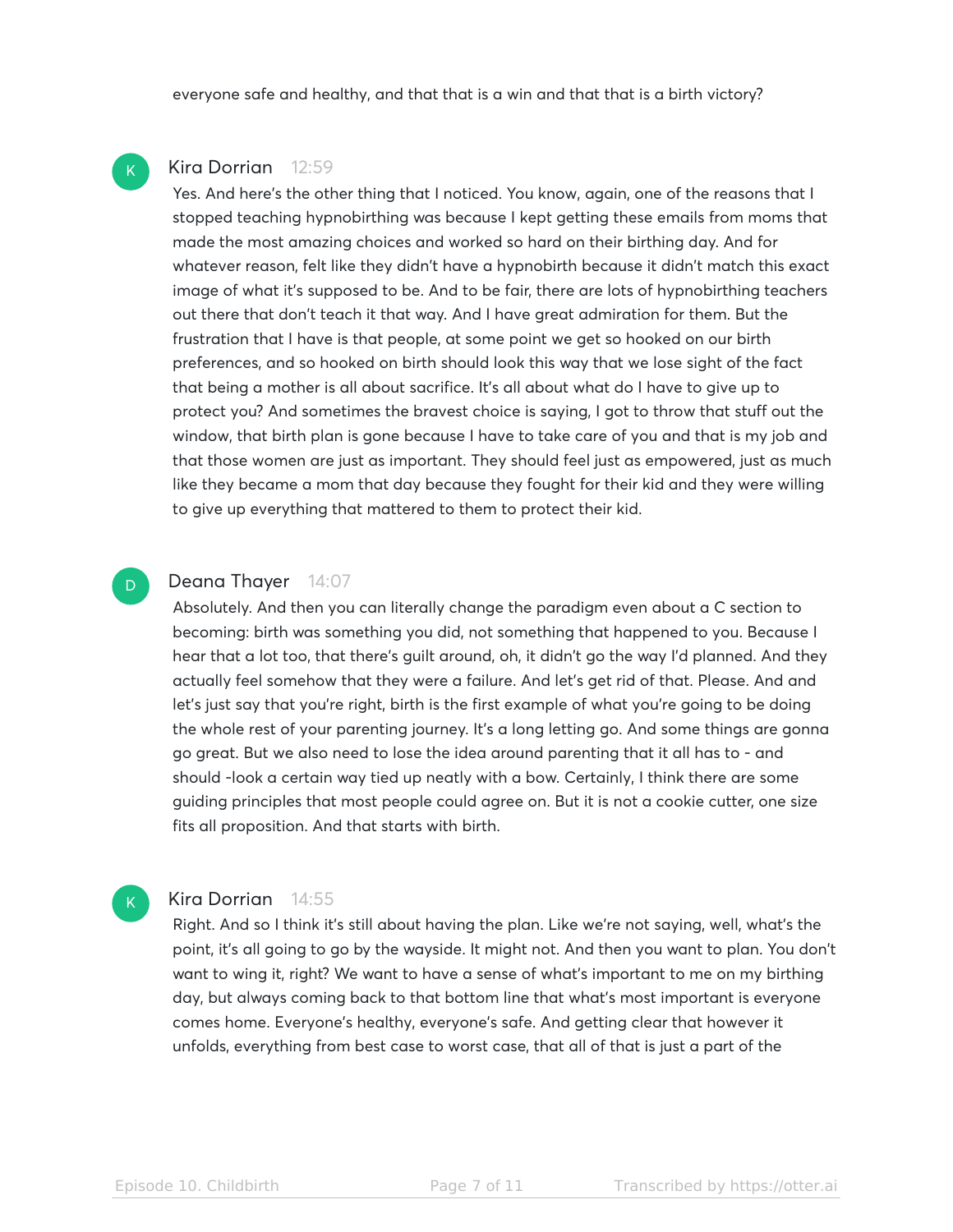journey to becoming the parent. And all the choices you make are about becoming a parent, and they're all successes. And as long as you are working with that in mind, then you're crushing it.

# Deana Thayer 15:37

D

 $\mathsf{K}_{\scriptscriptstyle{+}}$ 

And then that also honors when it doesn't go the way we want but allows honoring for when it goes great. Because you wouldn't have not wanted your preferences there because what if they all got honored and you had exactly the birth you wanted? And those times in parenthood when it goes exactly as it should and you're patting yourself on the back. Let's celebrate those. There is nothing wrong with that. We don't want to take away from those people who have exactly the birth they want, but there has to be room for the letting go, for the holding it loosely and honoring when it doesn't go the way we had it all scripted beautifully on paper. Can we talk a little bit about labor support? Because I think we should make a shameless plug for that. And you mentioned that I was your doula and the who of birth can be just as important as the how, the why, the where, that we've talked about in terms of choosing birth location and all of that. So I want to just say that surrounding yourself with good labor support is huge. And it can take many forms. But I would say unswervingly - even the research backs this up - that doulas are a huge help at birth. The outcomes are better for both mom and baby. Women tend to have shorter labors, tend to be more successful at having an unmedicated birth, if that's what they're wanting, and even have more success at getting what they're hoping for because there's good advocacy for them. So I'm grateful to say I had good labor support. And I would love to hear from you too, just what did that mean to you? How was it helpful? And what would you say to other people considering that piece of planning for a birth?

#### Kira Dorrian 17:16

Oh, man, I mean, you know, one of the things I share when I teach childbirth classes, is what happened in my birth and how, how important your role was. And that is, that the labor support, a doula specifically, is someone in the room who likes you a lot, but doesn't love you, at least at that time. You didn't love me, you know, things have changed. Yeah, we were friends and colleagues, but we didn't feel about, the way about each other that we do now. But what I'm really saying is that it's someone who's not the mommy or the daddy or the grandma or the auntie like, they're not, they're not subjective. They're objective. And so I won't bore our listeners with the story, but there was a really pivotal moment in my birth that even as a childbirth educator, I would not have been able to problem solve, because I was the mommy and my husband was the daddy. And really we, we were always going to be those roles first and foremost. And so having someone in the room who didn't have that role whose role was really to be birth advocate, you were able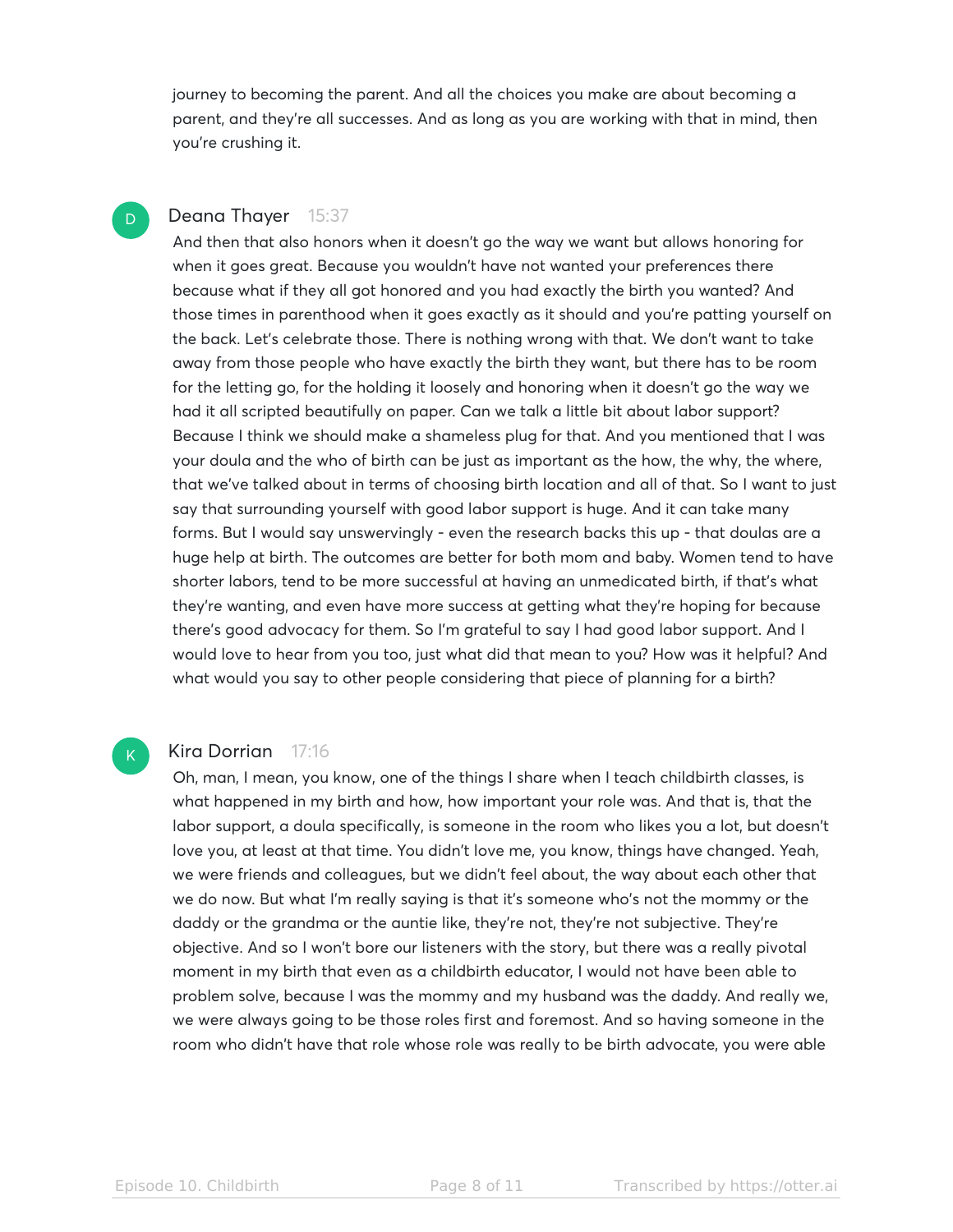to problem solve that scenario in a way that none of us could, despite my education and my background, which says a lot about how important a doula is, and how important labor support is. But you also were able to spell David and give him a rest and then certainly in the insanity of what ended up unfolding with the actual birthing, just that extra pair of hands and someone who was kind of present with me while Dave was over with our two babies who were off to the NICU and I mean, it was just such a shit show. Having that extra person there was just immeasurably important and it couldn't be my mom. As much as I love my mom. She's my Mom, right and pretty attached to me, and not that you weren't, but it's just so different, right?

#### Deana Thayer 19:05

D

It really is. And that's why we like to talk about making that distinction of why your partner isn't your labor support person because, or a family member or a close friend, because they're going to have this emotional tie to you, where they just want to make whatever is hard stop happening and go away to the exclusion of all else. And sometimes there can be a different answer, creative solution, a strategy that really works that no one can come up with, because they can't see the forest for the trees because they're so in it. And I actually love what you said that you and David were mom and dad first. And I think a good labor support professional allows for that. Lets you be the parents first and lets you be the parents only when that's needed, and not have to also try to be sort of a medical personnel and sort of a person who knows a lot about birth. And you do see, I love that you said that because as birth educators, which both of us are, it's easy to think...and those of you out there listening who maybe are in the birth world or a practitioner of some kind, it's easy to think I'm not going to need professional labor support of any kind because I know the ropes. I know the anatomy and physiology of birth. I know the phases of labor. I know what this all looks like. I know the things I'd say yes to and no to but guess what, when you're in it, that is not always the case. It is very intense, emotionally, it's very primal, we go to a place in ourselves that's very deep, and doesn't always allow for this kind of higher order thinking and complex problem solving. And sometimes you really do need an outsider who can just look at the situation and process it for what it is and help you as a team come together to something that, that feels good so that you can move forward in a, in a way that can preserve as much as you can have those birth preferences but also might be something you've never even thought of or considered.

## Kira Dorrian 20:53

I also think in terms of being future focused. One of the things I see new parents struggle with the most women especially, I, just it's unfortunate, but it's true, is asking for help. New

 $\mathsf{K}_{\scriptscriptstyle{+}}$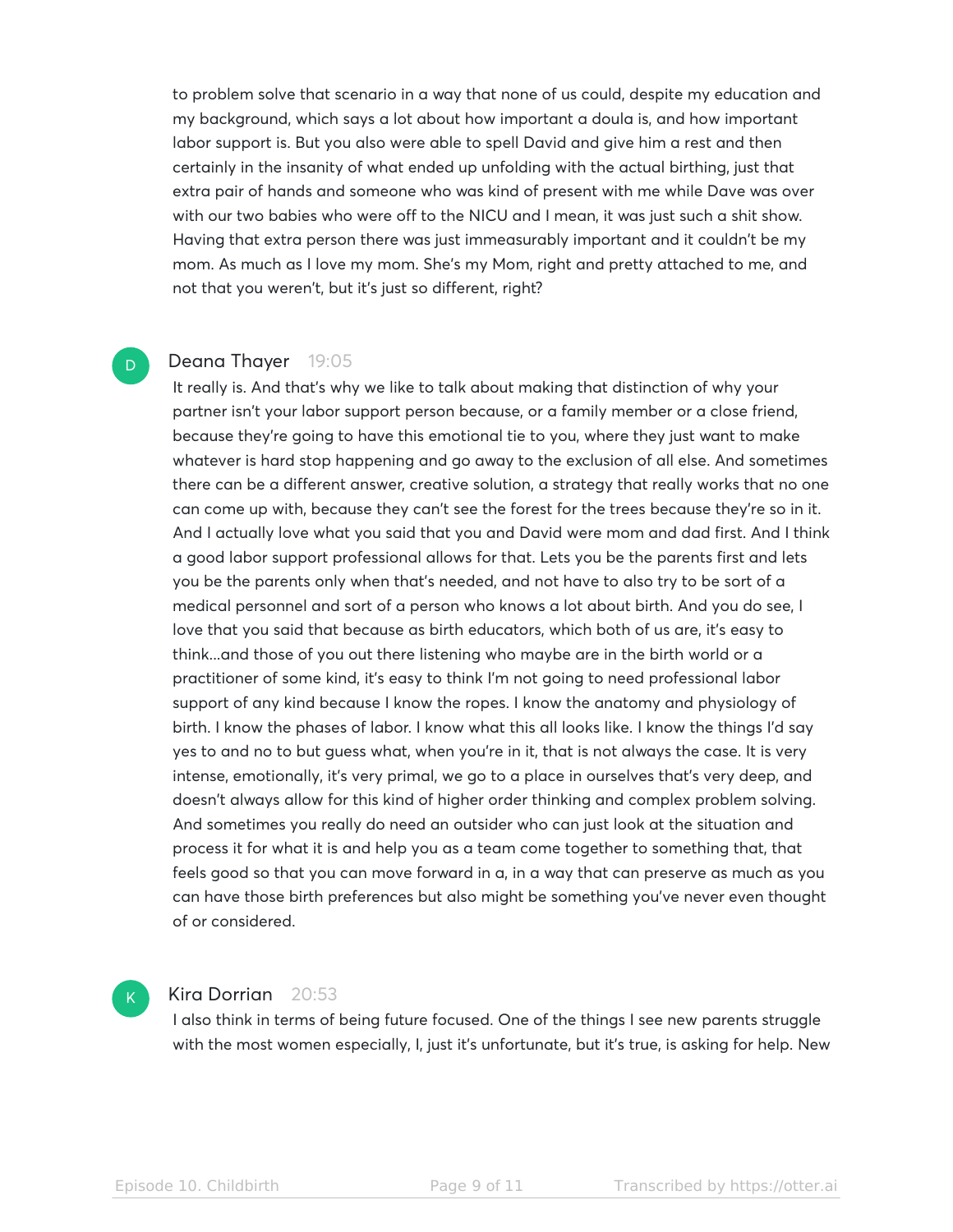mothers especially but parents in general, we live in a culture of I can do, right, especially for women. We're career minded now. And we are achievers. And we're used to being able to go and solve the problem ourselves. And then we have a baby. And we feel like asking for help is some kind of weakness. And I think that actually recognizing that you need help from the start, even in your birthing room, like, I don't know that I can do this by myself. And maybe that's okay. And I'm going to actually ask for help now. And that's going to set me up for asking for help later. Yeah, and continuing to ask for help when I need it, so that I can get my needs met and be the best parent to this little person.

#### Deana Thayer 21:44

D

K

D

What a great point. That's kind of your first example and first putting into practice of, I'm going to get good support around me. I'm going to do it for my birth and it leads into I'm going to do it in my parenting.

#### Kira Dorrian 21:49

And I think you and I would both agree that we are passionate about parents getting that support. I really truly believe support is the key to a successful transition into parenthood. And the parents who struggle are the ones that either don't have access to it because they don't live anywhere near it, or are really afraid to ask for it. And I think that really the, the birthing time is this opportunity of becoming empowered to do what needs to be done for your little person.

#### Deana Thayer 22:26

There's no question and, and we are unashamedly saying, if you don't have places to turn, reach out to us. Kira does amazing prenatal parent coaching. So even if you're still expecting, and you want to talk through some of this and some of what might happen afterward do that. I do birth consulting. So if you want to talk through what are your preferences around birth, and how do you set yourself up well and surround yourself with the right people and, and feel supported so you can have a beautiful entry into parenthood, get that help. We are really passionate about connecting people with resources. We don't want people to be floundering, facing things that are big and can be scary like birth. And I think that's even the reason we talk about it. It's the reason we educate about it. One of the best ways to remove the fear from something is take off the shroud of mystery. Let's educate, let's talk about it. When we're talking about it and examining it and looking at it from these different angles, it's less scary. Let's get it out into the light. Let's talk about it. And we don't want someone heading into birth, or certainly parenting, alone. So reach out for that. Both of us do private coaching, would